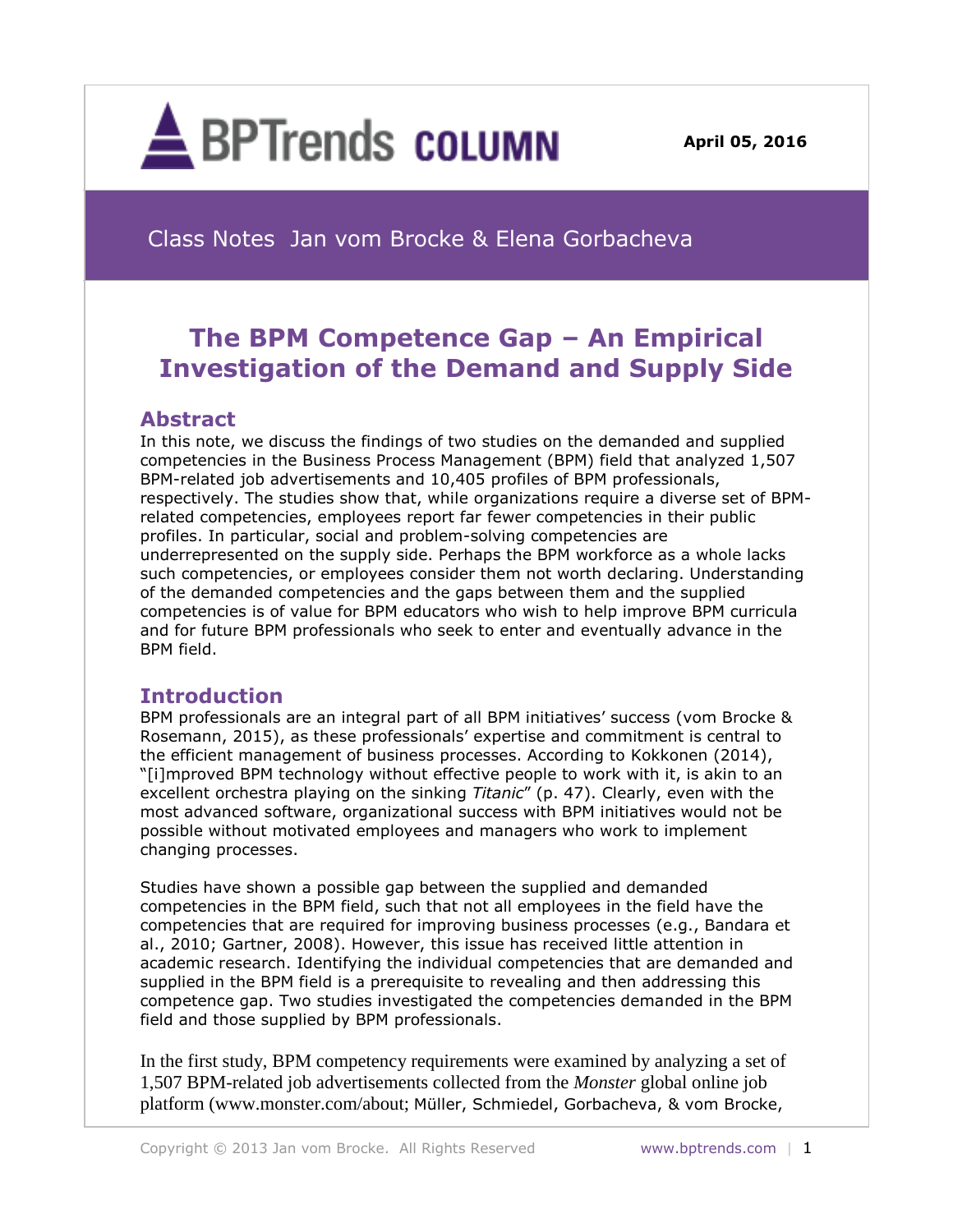2014). The second study identified the competencies offered by 10,405 BPM professionals by analyzing their profiles published on the LinkedIn professional online social network (www.linkedin.com; Gorbacheva, Stein, Schmiedel, & Müller, 2016). The Latent Semantic Analysis (LSA) text-mining technique was applied to the data analysis in both studies (e.g., Evangelopoulos et al. 2012; Debortoli et al. 2015; Müller et al. 2016). This note shares the results of these studies, compares their findings, and provides recommendations for BPM educators and future BPM professionals.

# **The Demand Side: Studying 1,507 BPM-Related Job Advertisements on** *Monster.com*

The study on individual BPM competency requirements (Müller et al., 2014) analyzed 1,507 BPM-related job advertisements collected from the *Monster* online job platform in February 2012 using the LSA method. Seven categories of competencies, each of which contain competency sets that often occur together in BPM-related job advertisements, were identified (Table 1, abbreviated as [D1]-[D7]). These categories of competencies include *Business Process Analysis* [D1]; *Business Process Compliance Management* [D2]; *Business Process Management Sales and Marketing* [D3]; *Business Process Improvement Management* [D4]; *ERP (Enterprise Resource Planning) Solution Architecture* [D5]; *IT-Business Strategy Management* [D6]; and *Technical Architecture* [D7]. As the sets of competencies in each of the categories reflected the demand for competencies in the BPM labor market, a candidate who has any one of these sets of competencies would have a better chance of gaining and retaining employment than would a less qualified candidate.

| Category of<br>demanded<br>competencies                              | <b>Description of typical</b><br>competencies                                                                                                                                                                          | Nature of predominant competencies with examples<br>of representative descriptive terms (stemmed)                                                                                                                                            |
|----------------------------------------------------------------------|------------------------------------------------------------------------------------------------------------------------------------------------------------------------------------------------------------------------|----------------------------------------------------------------------------------------------------------------------------------------------------------------------------------------------------------------------------------------------|
| [D1] Business<br>Process Analysis                                    | Related to the alignment of business<br>and IT, including detection, analysis,<br>documentation, and communication<br>of user requirements, as well as<br>design of corresponding business<br>processes and IT systems | Management: 'project', 'lead', 'ensur', 'success'<br>Social: 'stakehold', 'communic', 'collabor', 'interview'<br>Problem-solving: 'elicit', 'user', 'specif', 'issu'<br>Development: 'document', 'map', 'model',<br>'architecture', 'design' |
| [D2] Business<br>Process<br>Compliance<br>Management                 | Related to the analysis of regulatory<br>requirements and ensuring the<br>compliance of business processes<br>and IT systems                                                                                           | Domain: 'monitor', 'complianc', 'standard', 'intern',<br>'control', 'audit', 'polici', 'qualiti'<br><i>Management</i> : 'coordin', 'plan', 'perform', 'administr',<br>'report'                                                               |
| [D3] Business<br>Process<br><b>Management Sales</b><br>and Marketing | Related to the design of sales<br>processes, analysis of requirements<br>for related IT systems, and support<br>and execution of sales and<br>marketing processes                                                      | Domain: 'key', 'account', 'service', 'deliveri', 'sale',<br>'market', 'product'<br>Management: 'lead', 'project', 'consult', 'strategy',<br>'process'                                                                                        |
| [D4] Business<br>Process<br>Improvement<br>Management                | Related to the analysis,<br>measurement, and continuous<br>improvement of business process,<br>such as through application of Lean<br>or Six Sigma management                                                          | Management: 'manage', 'process', 'business', 'project',<br>'lead', 'organ'<br>Problem-solving: 'improve', 'lead', 'six', 'sigma'                                                                                                             |

| Table 1 |  | Categories of competencies demanded in the BPM field |  |
|---------|--|------------------------------------------------------|--|
|         |  |                                                      |  |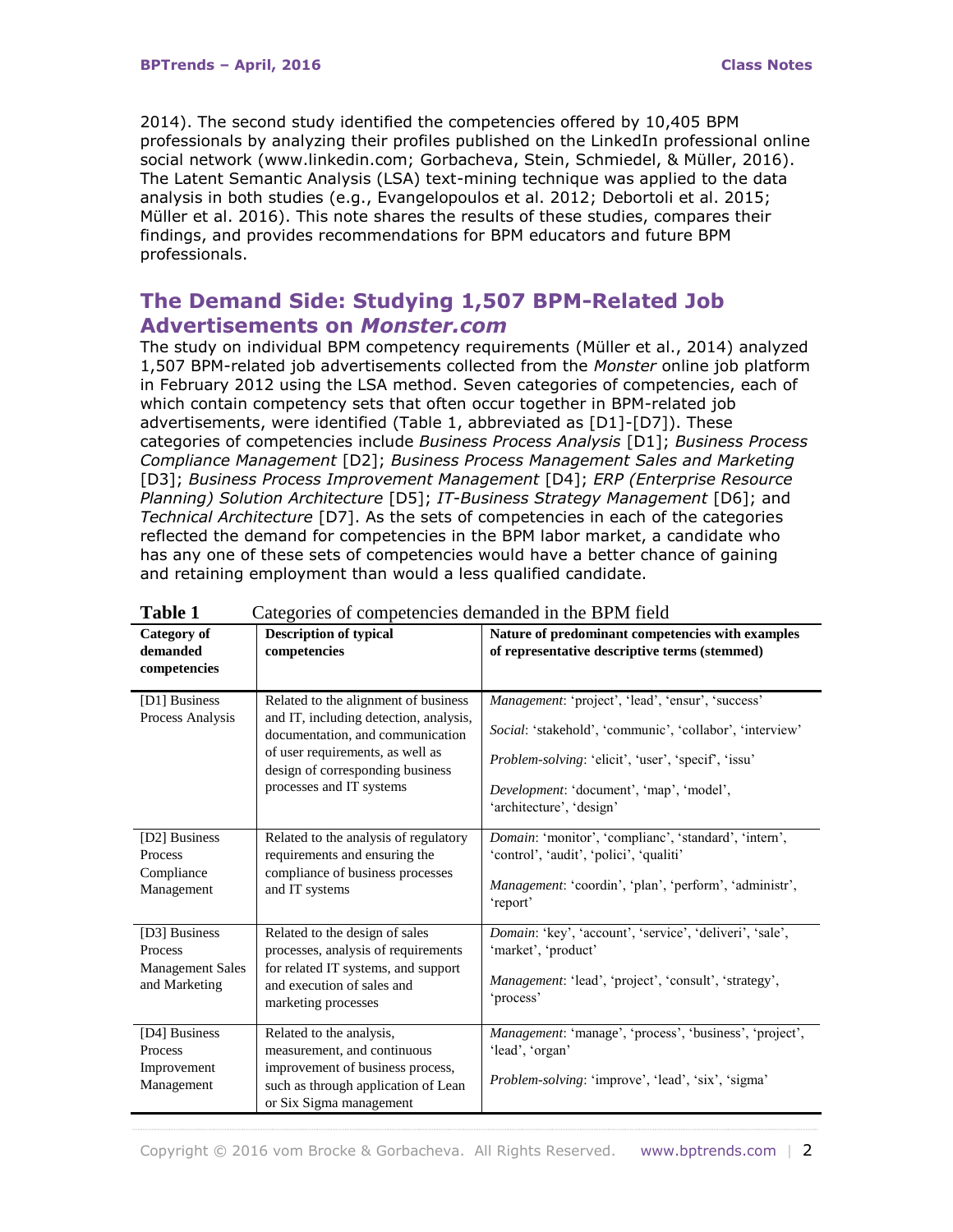|                                            | techniques                                                                                                                            |                                                                                                                                                                                                                                                                                                                                                                               |
|--------------------------------------------|---------------------------------------------------------------------------------------------------------------------------------------|-------------------------------------------------------------------------------------------------------------------------------------------------------------------------------------------------------------------------------------------------------------------------------------------------------------------------------------------------------------------------------|
| [D5] ERP Solution<br>Architecture          | Related to the implementation of<br>business processes in ERP systems                                                                 | Software: 'SD' (sales and distribution), 'FI' (finance),<br>'MM' (materials management), 'PP' (production<br>planning)<br><i>Development:</i> 'configur', 'implement', 'integr', 'test'<br>Domain: 'suppli', 'chain', 'financ', 'order', 'product',<br>'manufactur'<br><i>Management</i> : 'lead', 'project', 'consult', 'provid', 'plan'<br><i>Social</i> : 'team', 'travel' |
| [D6] IT-Business<br>Strategy<br>Management | Related to aligning business and IT<br>strategies, monitoring technological<br>innovations, and identifying<br>business opportunities | <i>Management</i> : 'strateg', 'plan', 'risk', 'resourc',<br>'recommend', 'decis', 'ensur', 'perform'<br><i>Social:</i> 'team', 'particip', 'share', 'activ', 'communic'                                                                                                                                                                                                      |
| [D7] Technical<br>Architecture             | Related to the development and<br>integration of hardware and software<br>infrastructures                                             | Software: 'oracl', 'java', 'net', 'framework',<br>'sharepoint', 'ibm', 'microsoft', 'SOA' (Service-oriented<br>Architecture)<br><i>Development</i> : 'design', 'architectur', 'implement',<br>'configur', 'integr', 'test'                                                                                                                                                    |

(Source: adapted from Müller et al., 2014)

Results show that BPM requires professionals with interdisciplinary sets of competencies that cover technical, business, and systems competencies.

# **The Supply Side: Studying 10,405 Profiles of BPM Professionals on** *LinkedIn*

The study on the supply of individual BPM competencies (Gorbacheva et al., 2016) used the LSA method to analyze 10,405 profiles of BPM professionals on the LinkedIn professional online social network in November 2014. Twelve categories of supplied competencies were derived, as summarized in Table 2 (abbreviated as [S1]-[S12]). These categories of competencies include *Strategic Management* [S1]; *(IT) Project Management* [S2]; *Enterprise Architecture* [S3]; *ERP Solution Architecture (SAP)* [S4]; *ERP Solution Architecture (Oracle)* [S5]; *Software Development* [S6]; *IT Service Outsourcing* [S7]; *Business Intelligence* [S8]; *Auditing and Risk Management* [S9]; *Accounting and Finance* [S10]; *Supply Chain Management* [S11]; and *HR Management* [S12].

| 1 avit <i>2</i>                         | Categories of competencies supplied by Dr in professionals                                                                                                          |                                                                                                                             |
|-----------------------------------------|---------------------------------------------------------------------------------------------------------------------------------------------------------------------|-----------------------------------------------------------------------------------------------------------------------------|
| Category of<br>supplied<br>competencies | <b>Description of typical competencies</b>                                                                                                                          | Nature of predominant competencies with<br>examples of representative competencies                                          |
| [S1] Strategic<br>Management            | Related to higher management<br>qualifications                                                                                                                      | <i>Management:</i> business transformation, requirements<br>analysis, change management, IT strategy, program<br>management |
| [S2] (IT) Project<br>Management         | Related to certificates earned, work<br>experience in such specialised groups as<br>Project Management Office (PMO), as<br>well as the competencies required to run | <i>Management:</i> project delivery, PMO, stakeholder<br>management, project portfolio management                           |

**Table 2** Categories of competencies supplied by RPM professionals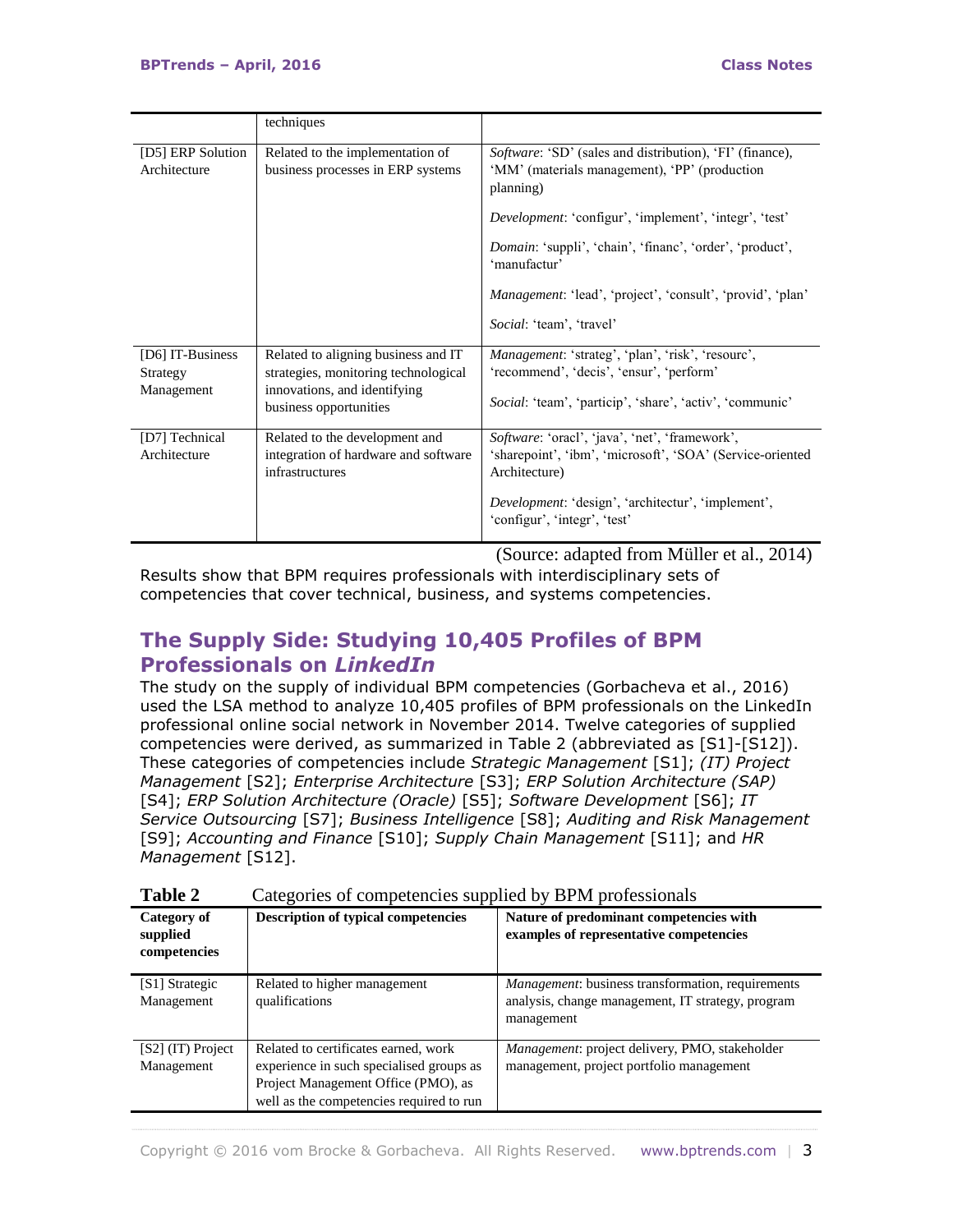|                                                    | projects from within a company or as an<br>external consultant                                                                                                                                  |                                                                                                                                                                                                                                                                                           |
|----------------------------------------------------|-------------------------------------------------------------------------------------------------------------------------------------------------------------------------------------------------|-------------------------------------------------------------------------------------------------------------------------------------------------------------------------------------------------------------------------------------------------------------------------------------------|
| [S3] Enterprise<br>Architecture                    | Related to general enterprise architecture                                                                                                                                                      | Development: business process design, SOA,<br>organizational design, enterprise architecture, EAI<br>(Enterprise Application Integration)                                                                                                                                                 |
| [S4] ERP<br>Solution<br>Architecture<br>(SAP)      | Related to specific knowledge of the<br>SAP ERP system                                                                                                                                          | Software: SAP R/3, SAP implementation, ABAP<br>(Advanced Business Application Programming), SAP<br>NetWeaver, SAP BW                                                                                                                                                                      |
| $[S5]$ ERP<br>Solution<br>Architecture<br>(Oracle) | Related to specific knowledge of the<br>Oracle ERP system.                                                                                                                                      | Software: Oracle e-Business suite, Oracle<br>applications, ERP, Oracle, Oracle HR (Human<br>Resources)                                                                                                                                                                                    |
| [S6] Software<br>Development                       | Related to those required to conduct<br>software development projects, including<br>certain programming languages,<br>procedure models, and server platforms                                    | Development: SDLC (Systems Development Life<br>Cycle), requirements gathering, software project<br>management, solution architecture, agile<br>methodologies<br>Software: Java, Visual Basic, Java Server Pages (JSP),<br>Scrum, Waterfall                                                |
| [S7] IT Service<br>Outsourcing                     | Related to either offering a cloud<br>solution or outsourcing a company's own<br>IT landscape                                                                                                   | Domain: service delivery, outsourcing, IT service<br>management, IT outsourcing, Software as a Service<br>(SaaS)                                                                                                                                                                          |
| [S8] Business<br>Intelligence                      | Related to aspects of analysing, storing,<br>and maintaining corporate data,<br>including technical and software-related<br>competencies and conceptual<br>competencies                         | Problem-solving: data analysis, data warehousing,<br>ETL (Extract, Transform and Load), master data<br>management<br>Software: Business Objects, SQL (Structured Query<br>Language)                                                                                                       |
| [S9] Auditing<br>and Risk<br>Management            | Related to types of auditing (internal, IT,<br>financial) and knowledge about<br>standards and governance mechanisms;<br>such risk management competencies as<br>security and disaster recovery | Management: internal controls, internal audit,<br>enterprise risk management, IT audit, risk<br>management<br>Domain: USA GAAP (United States of America<br>General Accepted Accounting Principles), ISO 27001<br>(International Organization for Standardisation),<br>Sarbanes-Oxley Act |
| [S10]<br>Accounting and<br>Finance                 | Related to finances at the managerial,<br>conceptual, or operative levels                                                                                                                       | Domain: financial modelling, financial analysis,<br>financial reporting, corporate finance, managerial<br>finance                                                                                                                                                                         |
| [S11] Supply<br>Chain<br>Management                | Related to supply chains on the source<br>side, the production side, or the<br>management side                                                                                                  | Domain: supply chain management, supply chain,<br>procurement, strategic sourcing, logistics                                                                                                                                                                                              |
| $[S12]$ HR<br>Management                           | Related to the organization of corporate<br>human resources (human capital),<br>particularly HR management, operative<br>HR tasks, and changes in corporate<br>culture                          | Domain: talent management, performance<br>management, HR transformation, employee<br>engagement, personnel management, culture change                                                                                                                                                     |

(Source: adapted from Gorbacheva et al., 2016)

The study's results show that technical competencies (categories [S3]-[S7]) dominate the competencies supplied by BPM professionals.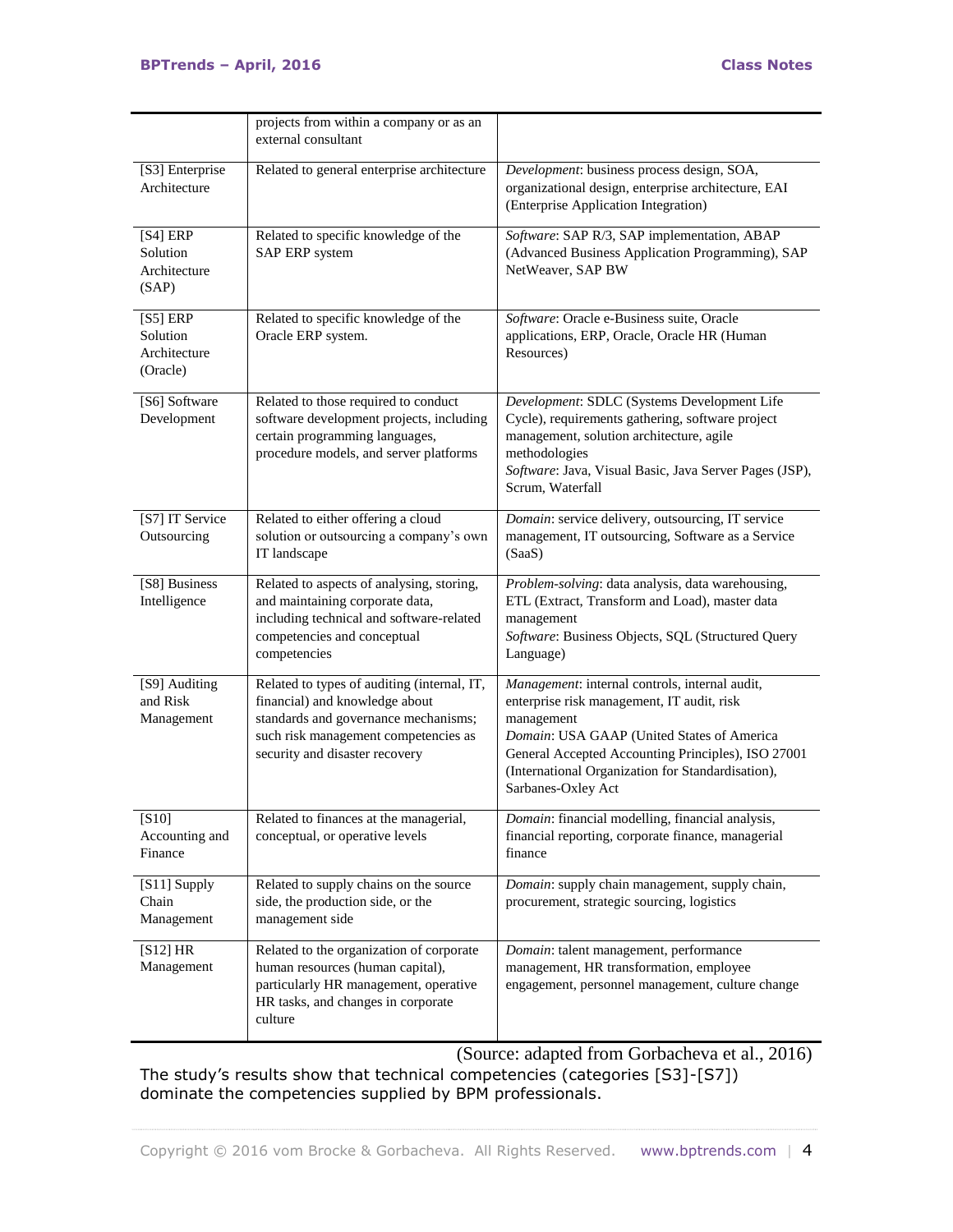## **The BPM Competency Gap**

To classify, analyze, and compare the demanded and supplied competencies in the BPM field, the competency framework from Todd, McKeen, and Gallupe (1995) was used to divide the competencies into (1) hardware and software (technical) competencies, (2) domain, management, and social (business) competencies, and (3) problem-solving and development (systems) competencies. Thus, the alignment of business and technology, which is characteristic of the BPM field, is acknowledged in the framework.

Analysis of the seven categories of competencies demanded in the BPM field (Table 1) showed that they were related to all three types of competencies in Todd et al.'s (1995) framework—technical (except for hardware competencies), business, and systems competencies—but that they were usually specialized in one or two subtypes (e.g., management, domain, software). The comparison of the categories indicated major differences in their scope and focus, as some have one core competency area—for example, the IT-Business Strategy Management [D6] category has a clear focus on business competencies—while others have an equal distribution of demanded competencies across the technical, business, and systems types. For instance, in the ERP Solution Architecture [D5] category, the representative descriptive terms were interrelated and equally distributed across software, development, domain, management, and social competencies.

Todd et al.'s (1995) was also used to analyze the twelve categories of competencies supplied by BPM professionals (Table 2) based on the nature of prevailing competencies in each category. Thus, the fit between supplied and demanded competencies in the BPM field could be explored. The results are presented in Table 3.

| Technical       | Hardware            | Hardware competencies were not explicitly covered among either demanded or supplied<br>competencies.                               |
|-----------------|---------------------|------------------------------------------------------------------------------------------------------------------------------------|
|                 | Software            | Software competencies were widely supplied and demanded, although on the supply side<br>the focus was on ERP-related competencies. |
| <b>Business</b> | Domain              | Domain-specific competencies were pervasive on both the demand and supply sides.                                                   |
|                 | Management          | Management competencies were widely represented among both demanded and supplied<br>competencies.                                  |
|                 | Social              | Social competencies, although in high demand, were underrepresented on the supply<br>side.                                         |
| <b>Systems</b>  | Problem-<br>solving | Problem-solving competencies were not supplied as prominently as they were demanded.                                               |
|                 | Development         | Supply of development competencies corresponded to their demand.                                                                   |

**Table 3** Demanded vs. supplied competencies in the BPM field (applying the framework by Todd et al., 1995)

Although hardware competencies were not explicitly covered on the supply side, software competencies in such categories as ERP Solution Architecture (SAP) [S4], ERP Solution Architecture (Oracle) [S5], Software Development [S6], and Business Intelligence [S8] were pervasive. Among business competencies, domain-specific competencies were dominant in such categories as IT Service Outsourcing [S7],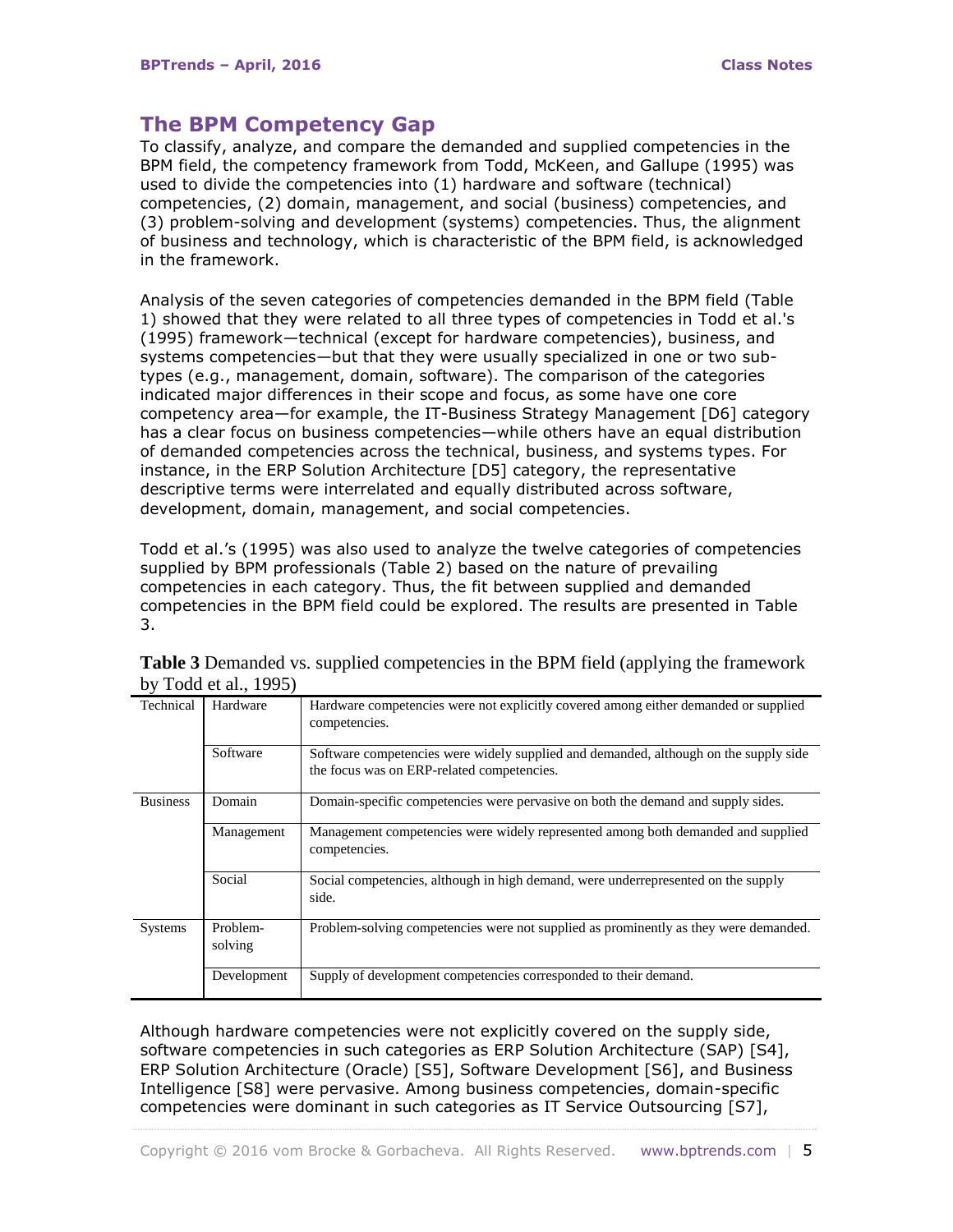Accounting and Finance [S10], Supply Chain Management [S11], and HR Management [S12]. Management competencies prevailed in the Strategic Management [S1], Project Management [S2], and Auditing and Risk Management [S9] categories. Social competencies were not widely supplied, and in the HR Management [S12] category, where some social competencies appeared, they were related to domain knowledge. As for systems competencies, development competencies appeared frequently in the Enterprise Architecture [S3] and Software Development [S6] categories, although problem-solving competencies appeared only in the Business Intelligence [S8] category.

Overall, although the competencies supplied by BPM professionals focused on technical, managerial, and domain competencies, the demanded competencies were more diverse. It can be argued that the supplied competencies did not fully reflect the holistic nature of BPM as described in, for instance, the BPM Six Elements Model from Rosemann and vom Brocke (2015). Most BPM professionals tagged *IT* or *software development* as their industry, and five of the twelve supply categories contained predominantly technical competencies (S3-S7). These findings indicate that the BPM field remains technical in practice, although, according to (for example) Hammer (2010, p. 3), IT is "at most a peripheral aspect of BPM." At the same time, a lack of social and problem-solving competencies appears on the supply side. Whether BPM professionals did not indicate these competencies in their LinkedIn profiles because they did not have them or because they did not think they were important remains to be investigated.

### **Conclusion**

This note presented and compared the results of two empirical investigations of the demanded and supplied competencies in the BPM field (Gorbacheva et al., 2016; Müller et al., 2014) and identified and discussed the gaps between the two. Seven categories of demanded competencies in the BPM field were derived from an analysis of more than 1,500 BPM-related job advertisements collected from the *Monster* global online job platform (Müller et al., 2014). Each category contained a combination of technical, business, and systems competencies, usually with a focus on one or two areas. The BPM job market at the time had a variety of open positions that demanded various sets of competencies. As for the supplied competencies in the BPM field, 10,405 profiles of BPM professionals published on the *LinkedIn* professional online social network were examined, and twelve categories of competencies were determined (Gorbacheva et al., 2016).

A comparison of the demanded competencies with the supplied competencies revealed that the supplied competencies were not as diverse as the demanded competencies, a finding that is in line with the findings of earlier studies (e.g., Bandara et al., 2010; Gartner, 2008). Specifically, the demanded problem-solving and social competencies were underrepresented on the supply side of the BPM job market. Clearly, BPM remains a technical field because *IT* and *software development* were predominantly mentioned as current occupation industries and technical competencies were listed in most of the LinkedIn profiles analyzed. However, since the supplied competencies were self-reported, additional analysis is required that uses, for example, interviews with BPM professionals to determine whether these competencies are actually lacking or were simply not listed. These professionals may see social competencies as unimportant and not worth reporting in their LinkedIn profiles.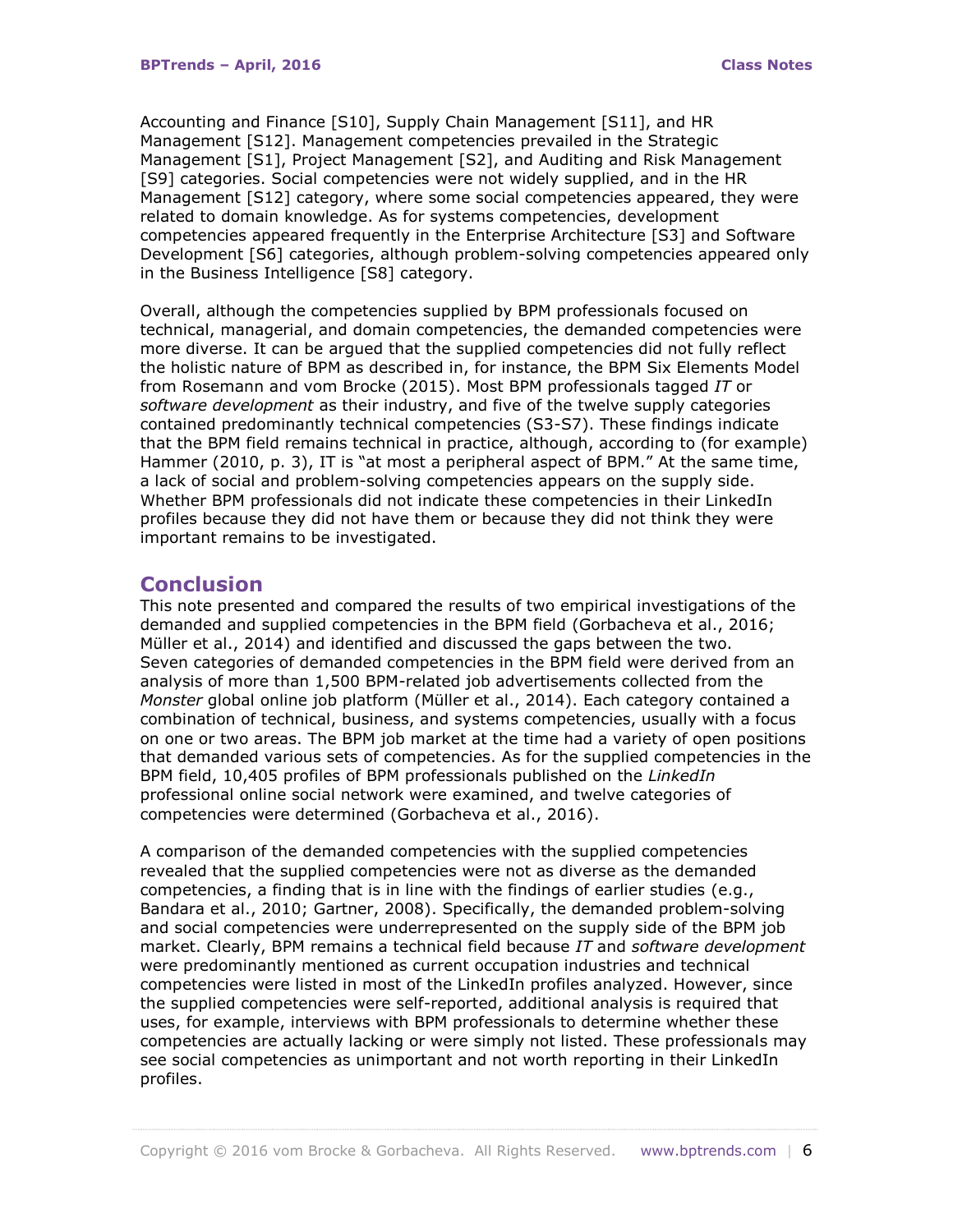Results of the studies might guide the professional development of those who already work in the BPM field or seek to enter it. BPM professionals, educators, and both secondary-school and university students should be aware of the BPM-related competencies that employers demand, especially those underrepresented on the current labor market. These competencies should be seen as promoting employability and the gaps in these competencies might motivate students to pursue a career in BPM and help to close the BPM competency gap.

BPM educators should ensure that BPM curricula teach a holistic set of competencies, which may require that existing university education programs on BPM be adjusted and/or extended. Furthermore, raising educators' awareness of an unsatisfied demand for qualified BPM professionals might lead to the development of new BPM academic programs, as only ten are currently available worldwide ([www.bptrends.com/resources/bpmacademicprograms](http://www.bptrends.com/resources/bpmacademicprograms))

BPM professionals who lack some of the demanded competencies will find that participating in training programs to obtain them increases their employability, and those who have already mastered the demanded competencies should ensure that they communicate them in their curriculum vitae and public profiles on professional online social networks.

#### **Acknowledgements**

Many people and institutions contributed to the findings presented in this note. First and foremost, we thank our colleagues Theresa Schmiedel (University of Liechtenstein), Oliver Müller (IT University of Copenhagen), and Armin Stein (University of Muenster) with whom we conducted this research. Second, we are also grateful for the strong support from Stefan Debortoli, Co-Founder of the Text Mining Cloud Service MineMyText.com, for his great support, which has been instrumental for this research."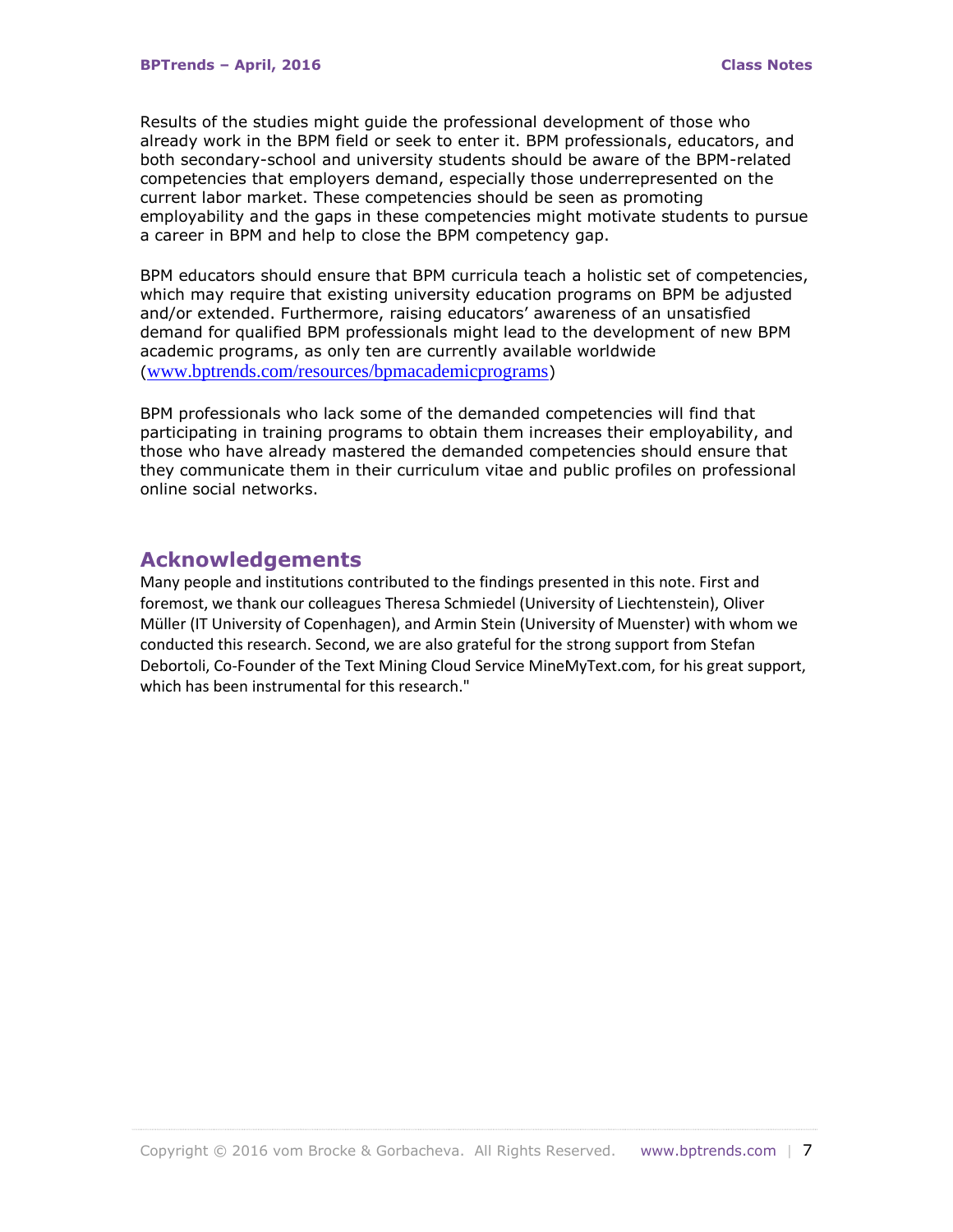#### **Authors Elena Gorbacheva**



Elena Gorbacheva completed her PhD in 2016 at the University of Muenster (Muenster, Germany). Elena holds BSc and MSc degrees in Business Informatics from the State University – Higher School of Economics (Moscow, Russia) and a MSc degree in Information Systems (IS) from the University of Muenster. In her PhD thesis Elena addressed existing challenges in the Business Process Management (BPM) workforce, focusing on the BPM competence gap, the under-representation of women in the field, as well as under-theorization and immaturity of gender and BPM research. Her work was published in the Business and Information Systems Engineering Journal, Enterprise Information Systems Journal, Australasian Journal of Information Systems, Communications of the Association for Information Systems, and several IS conferences. Elena was awarded the Leoni Warne Prize for Outstanding Publication in the Area of Women and IT in 2014 and the AIS (Association of Information Systems) Doctoral Student Service Award in 2015. <http://erc.is/p/elena.gorbacheva>

#### **Jan vom Brocke**



**Jan vom Brocke** is head of the BPM group in Liechtenstein. He is Professor of Information Systems, the Hilti Chair of Business Process Management, and Director of the Institute of Information Systems. He is Founder and Co-Director of the *International Master Program in IT and Business Process Management* and Director of the *PhD Program in Information and Process Management* at the University of Liechtenstein (see: www.bpm-eduction.org). Since 2012 he has been appointed Vice- President of the University of Liechtenstein responsible for research and innovation. Jan has over 15 years of experience in IT and BPM projects and he has published more than 200 papers in renowned outlets, including *MIS Quarterly (MISQ)*, the *Journal of Management Information Systems (JMIS)* and the *Business Process Management Journal (BPMJ)*. He has authored and edited 20 books, including *Business Process Management – Driving Innovation in a Digital World* and *Green BPM – Towards the Sustainable Enterprise*, and the *International*